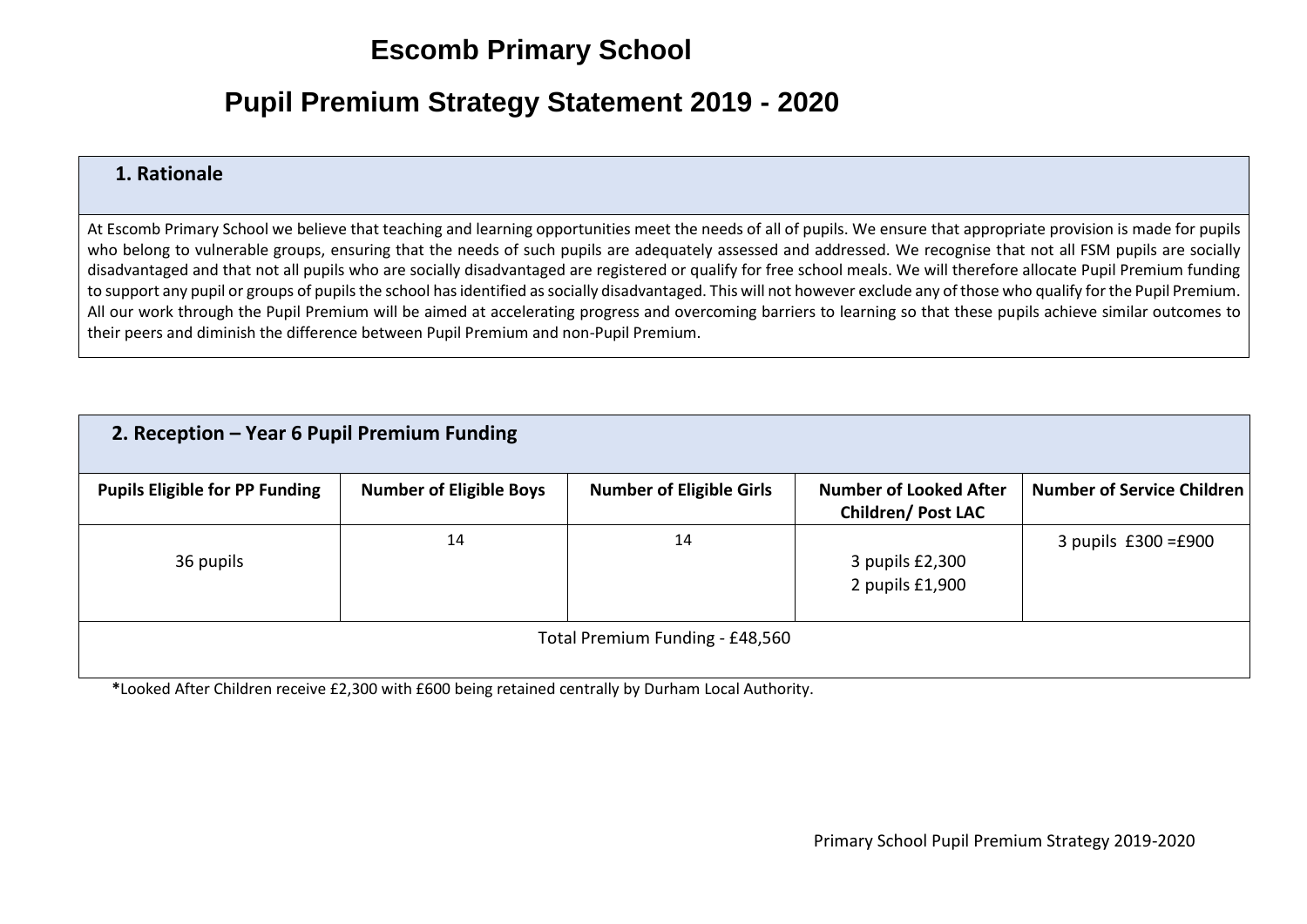| 3. Pupil Premium Summary Information |         |                           |     |  |  |  |
|--------------------------------------|---------|---------------------------|-----|--|--|--|
| <b>Total Number of Pupils</b>        | 207     | Number of Pupils Eligible | 36  |  |  |  |
| <b>Total Pupil Premium Budget</b>    | £52,760 | % of Pupils Eligible      | 18% |  |  |  |

| 4. 2019 PP Outcomes |                           |                         |                              |                              |                           |               |                      |                              |
|---------------------|---------------------------|-------------------------|------------------------------|------------------------------|---------------------------|---------------|----------------------|------------------------------|
| EYFS:               |                           |                         |                              |                              |                           |               |                      |                              |
| <b>GLD</b>          | <b>School FSM</b><br>2019 | <b>NA Other</b><br>2019 | <b>School</b><br><b>Diff</b> | <b>National Diff</b><br>2019 |                           |               |                      |                              |
| $(1$ child)         | 0%                        | 75%                     |                              |                              |                           |               |                      |                              |
| <b>KS1:</b>         |                           |                         |                              |                              |                           |               |                      |                              |
| <b>Phonics:</b>     | <b>School FSM</b><br>2019 | <b>NA Other</b><br>2019 | <b>School</b><br><b>Diff</b> | <b>National Diff</b><br>2019 |                           |               |                      |                              |
| (3 children)        | 100%                      | 84%                     | %                            | %                            |                           |               |                      |                              |
|                     |                           |                         | <b>EXPECTED STANDARD</b>     |                              |                           |               | <b>GREATER DEPTH</b> |                              |
| Year 2: (1 child)   | <b>School FSM</b><br>2019 | <b>NA Other</b><br>2019 | <b>School</b><br><b>Diff</b> | <b>National Diff</b><br>2019 | <b>School FSM</b><br>2019 | NA Other 2019 | <b>School Diff</b>   | <b>National Diff</b><br>2019 |
| Reading             | 100%                      | 78%                     |                              |                              | 0%                        | 28%           |                      |                              |
| Writing             | 100%                      | 73%                     |                              |                              | 100%                      | 17%           |                      |                              |
| Maths               | 100%                      | 79%                     |                              |                              | 100%                      | 24%           |                      |                              |
| <b>KS2:</b>         |                           |                         | <b>EXPECTED STANDARD</b>     |                              |                           |               | <b>GREATER DEPTH</b> |                              |
| (8 children)        | <b>School FSM</b><br>2019 | <b>NA Other</b><br>2019 | <b>School Diff</b>           | <b>National Diff</b><br>2019 | <b>School FSM</b><br>2019 | NA Other 2019 | <b>School Diff</b>   | <b>National Diff</b><br>2019 |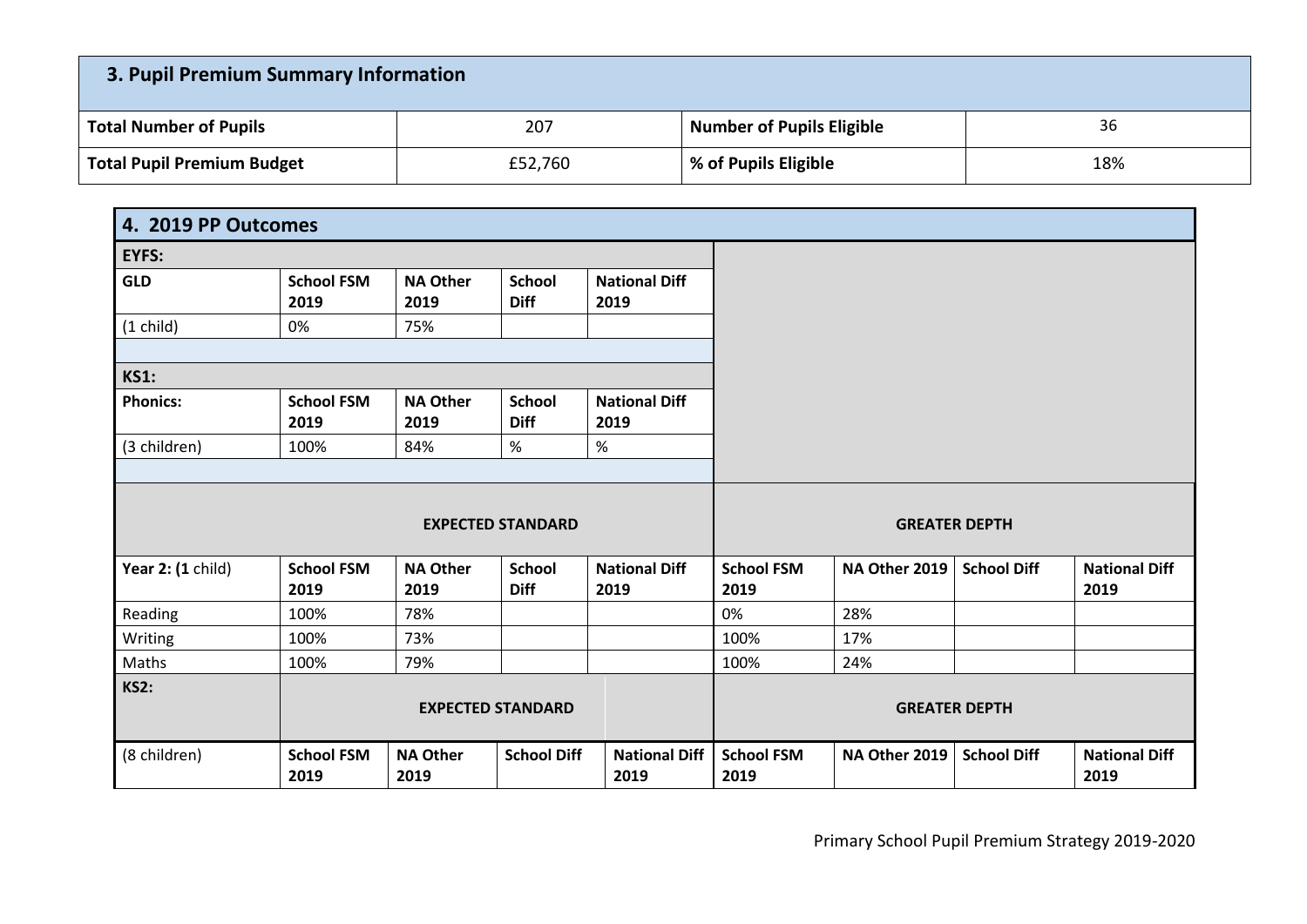| Reading             | 88% | 78% |  | -50 | 31% |  |
|---------------------|-----|-----|--|-----|-----|--|
| Writing             | 75  | 83% |  | 13  | 24% |  |
| Maths               | 63  | 83% |  |     | 31% |  |
| GPS                 | 75% | 83% |  | 25  | 40% |  |
| <b>RWM</b> combined | 63  | 71% |  |     | 13% |  |

| <b>KS2 VA Progress (PP)</b> |                 |               |                    |                           |  |  |
|-----------------------------|-----------------|---------------|--------------------|---------------------------|--|--|
| Ave. VA                     | School FSM 2019 | NA Other 2019 | <b>School Diff</b> | <b>National Diff 2019</b> |  |  |
| Reading                     | 3.9             | 0.3           |                    |                           |  |  |
| Writing                     | $-0.8$          | 0.3           |                    |                           |  |  |
| Maths                       | $-2.6$          | 0.3           |                    |                           |  |  |

|                           | <b>5. Internal Barriers to Future Attainment</b>                                                                                |                                                                                        |
|---------------------------|---------------------------------------------------------------------------------------------------------------------------------|----------------------------------------------------------------------------------------|
| <b>In-school barriers</b> |                                                                                                                                 | <b>Desired Outcomes</b>                                                                |
| A                         | Pupils eligible for PP in EYFS make less progress in CCL & Reading<br>and Writing than non-pupil premium.                       | Higher rates of progress across school for pupils eligible for PP.                     |
| B                         | Attainment in Reading & writing at key stage 1 is lower for PP than<br>for non PP at greater depth.                             | Higher rates of progress across school for pupils eligible for PP.                     |
|                           | Attainment & Progress rates for children eligible for PP in Year 6<br>are lower than that of their peers for writing and maths. | Increased rates of progress for PP pupils in Maths & writing across<br>KS <sub>2</sub> |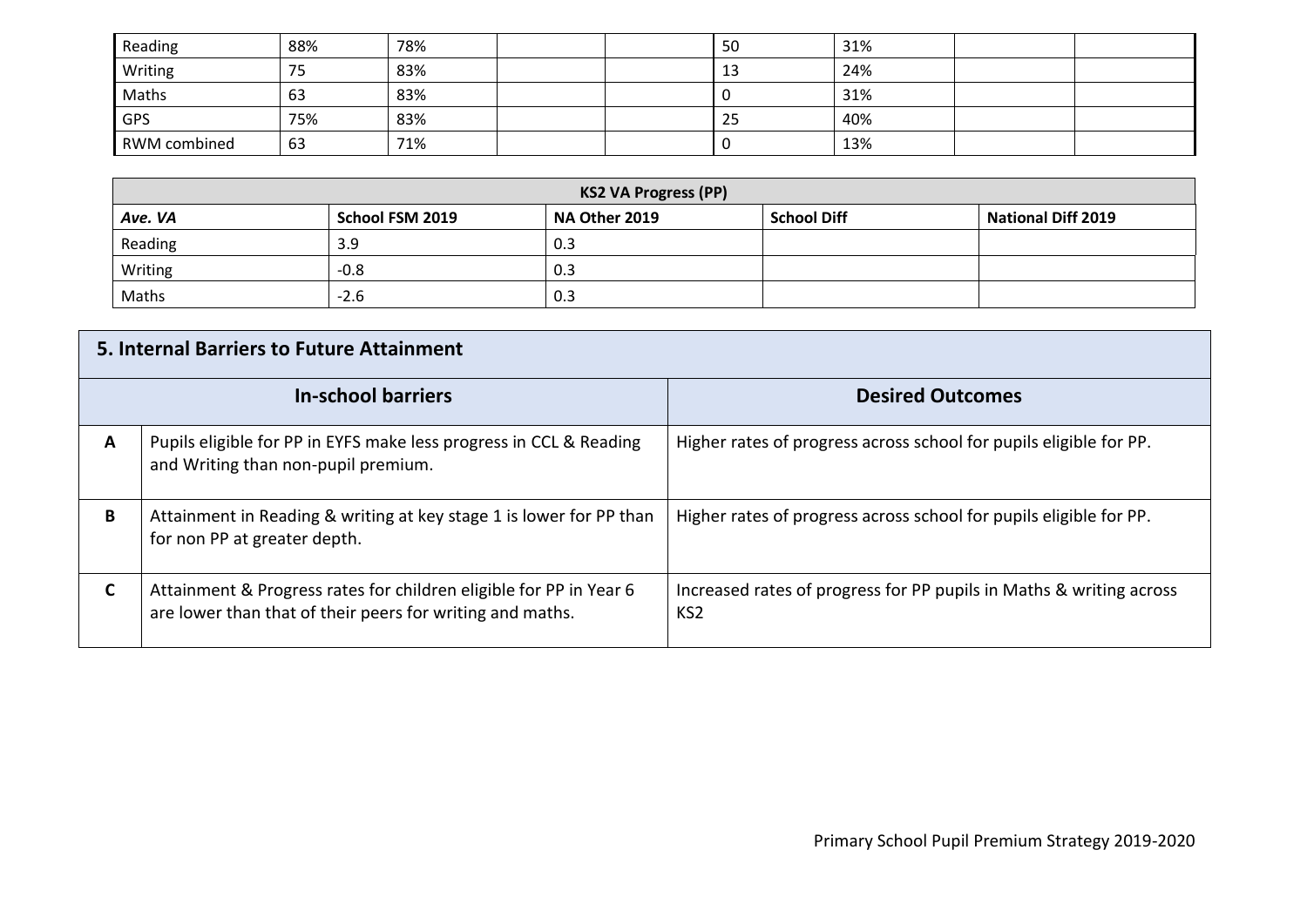|    | 6. External Barriers to Future Attainment (issues which also require action outside school, e.g. low attendance rates)                                                                                                                          |                                                                                                                                                                                  |  |  |  |  |
|----|-------------------------------------------------------------------------------------------------------------------------------------------------------------------------------------------------------------------------------------------------|----------------------------------------------------------------------------------------------------------------------------------------------------------------------------------|--|--|--|--|
|    | <b>Barriers</b>                                                                                                                                                                                                                                 | <b>Desired Outcomes</b>                                                                                                                                                          |  |  |  |  |
| D  | Low attendance rates for some children in receipt of PP impacts on<br>their learning.                                                                                                                                                           | Increased attendance rates.                                                                                                                                                      |  |  |  |  |
| E. | Increase in number of working parents/split families has resulted<br>in:<br>Less engagement/support with homework<br>Lack of support with early reading for younger children at<br>$\bullet$<br>home.                                           | Increased engagement with parents to support homework and<br>reading.<br>Provide increased opportunities in school to support and enthuse a<br>love of reading                   |  |  |  |  |
| F  | Vocabulary poor households mean children do not have the vocabulary<br>to express themselves and to be effective readers and learners.                                                                                                          | Improved vocabulary for                                                                                                                                                          |  |  |  |  |
| G  | The range of enrichment opportunities for pupils eligible for PP is<br>lower in comparison with their peers due to money constraints at<br>home.                                                                                                | Pupils eligible for PP are able to access the same or similar<br>enrichment experiences as their peers; which will raise their self<br>esteem, confidence and academic progress. |  |  |  |  |
| H  | Emotional resilience of pupils eligible for pupil premium is low<br>when compared to their peers. This can affect their ability to<br>concentrate on academic activities, especially when working with<br>others or when tasks are challenging. | Improve emotional resilience for pupils eligible for PP through<br>support and intervention programmes targeting learning behaviours<br>and resilience.                          |  |  |  |  |

| 7. Pupil Premium Planned |  |
|--------------------------|--|
| <b>Expenditure</b>       |  |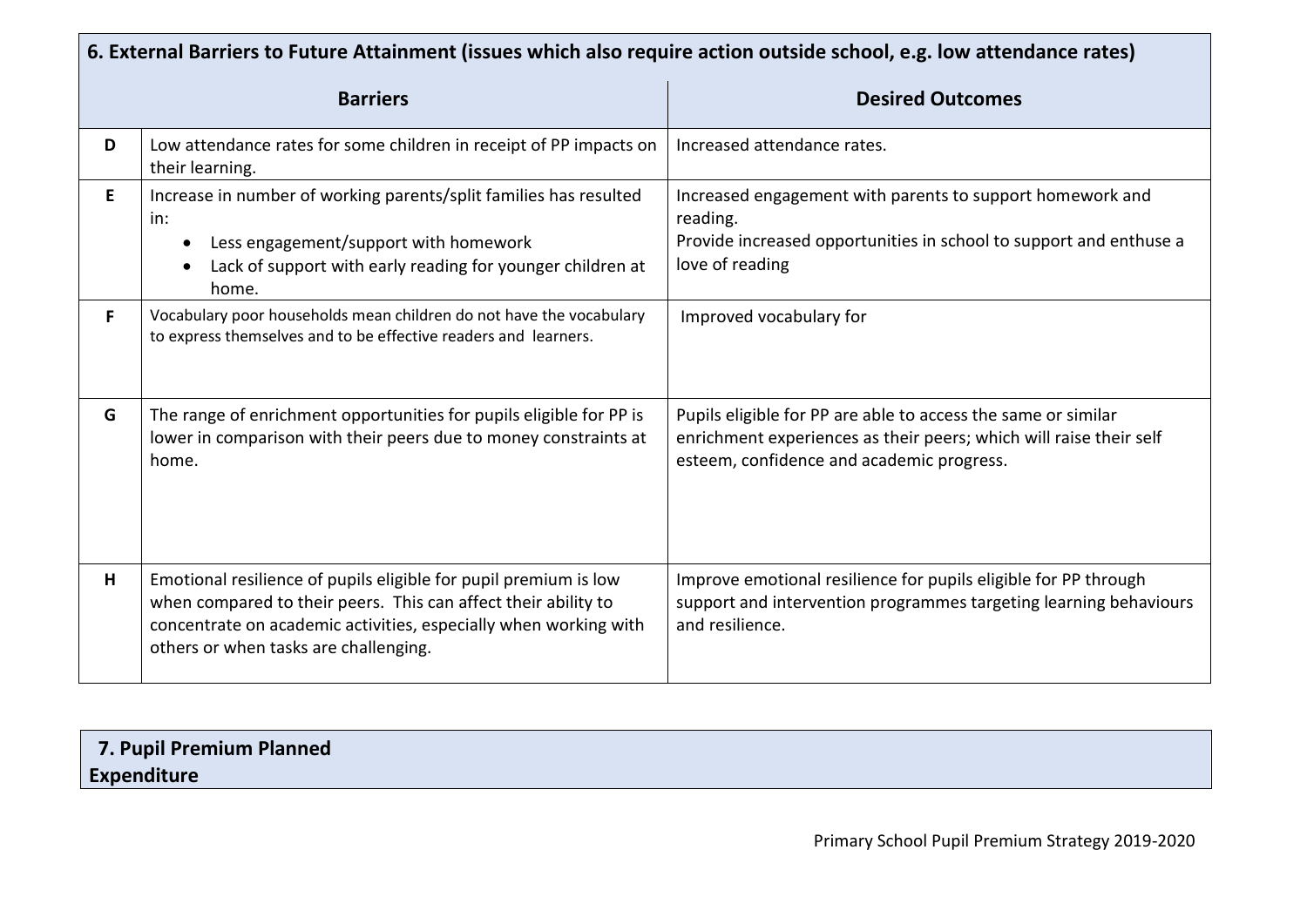|   | <b>TARGET/OUTCOME</b><br>(What?)                                                                                      | <b>Actions</b><br>(How?)                                                                                                                                                                                                                                                                                                                                                    | Rationale<br>(Why?)                                                       | Cost                                                        | Impact<br>(Autumn, Spring, Summer)                                                                                                                                                                      |
|---|-----------------------------------------------------------------------------------------------------------------------|-----------------------------------------------------------------------------------------------------------------------------------------------------------------------------------------------------------------------------------------------------------------------------------------------------------------------------------------------------------------------------|---------------------------------------------------------------------------|-------------------------------------------------------------|---------------------------------------------------------------------------------------------------------------------------------------------------------------------------------------------------------|
| A | Improve outcomes for PP children in<br>EYFS - reading and writing Consistent<br>approach to RWInc across EYFS and KS1 | Read Write Inc<br>$\bullet$<br>Training for all new<br>staff<br>$2 \times In$ -House<br>$\bullet$<br>Development Days<br>from Read Write<br>Inc Consultant to<br>continuously<br>develop & improve<br>teaching of phonics<br>Reading Leader to<br>$\bullet$<br>attend training.<br>Fortnightly<br>sessions with all<br>staff delivering<br>RWInc to<br>continually upskill. | Improved teacher<br>knowledge and<br>skills impacts<br>positively on QFT. | Cost:<br>Training:£1,500<br>On line<br>subscription<br>£525 | All interventions in place from<br>September 2019 to March<br>2020.<br>Due to COVID Pandemic 2020,<br>school was closed from 20 <sup>th</sup><br>March 2020 therefore,<br>impossible to measure impact. |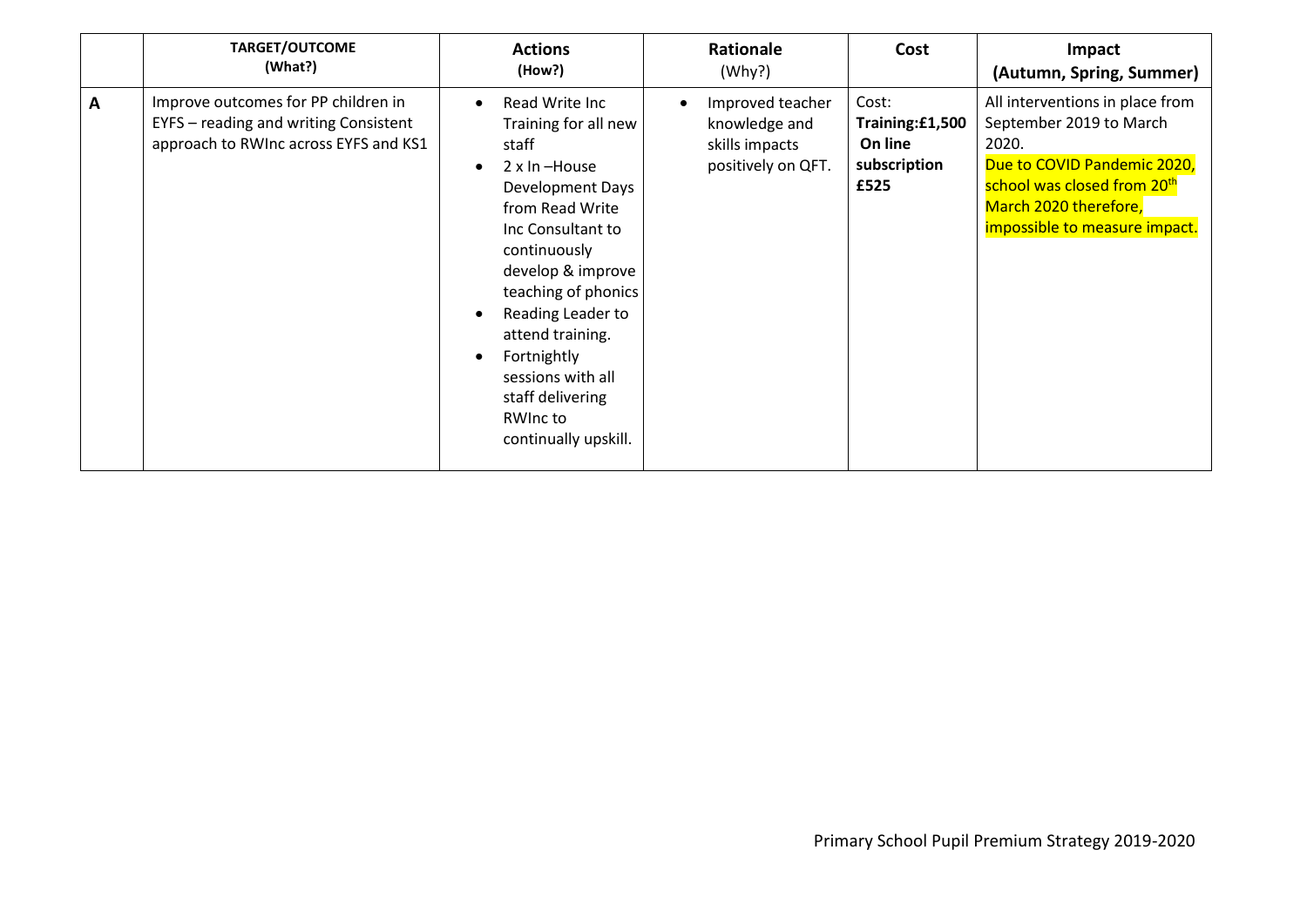| B           | Improve attainment in reading and<br>writing across key stage 1. | Additional TA to<br>$\bullet$<br>support RWInc<br>programme<br>Daily phonics<br>$\bullet$<br>sessions across<br>year 1& 2<br>Regular<br>$\bullet$<br>assessements to<br>monitor progress.<br>1-1 phonics<br>$\bullet$<br>tutoring                                                                                                                 |                                                                                                                                                                                                                                                    | Costs:<br>TA costs£12,000<br>Resources costs:<br>£2,300                                                                                                                                                               |                                                                                                                                                                                                                                     |
|-------------|------------------------------------------------------------------|---------------------------------------------------------------------------------------------------------------------------------------------------------------------------------------------------------------------------------------------------------------------------------------------------------------------------------------------------|----------------------------------------------------------------------------------------------------------------------------------------------------------------------------------------------------------------------------------------------------|-----------------------------------------------------------------------------------------------------------------------------------------------------------------------------------------------------------------------|-------------------------------------------------------------------------------------------------------------------------------------------------------------------------------------------------------------------------------------|
| $\mathbf C$ | Improve outcomes<br>for children eligible for PP in KS2.         | Additional support to<br>provide tailored<br>interventions provided by<br>TA on a daily basis and<br>additional teacher 3<br>mornings per week.<br>Interventions are related<br>to:<br>- Reciprocal Reading<br>-improving written<br>responses to<br>comprehension and range<br>of vocabulary understood<br>and used.<br>- maths mastery approach | EEF evidence suggests that<br>TAs can have a positive<br>impact on academic<br>achievement where Tas<br>support individuals or small<br>groups.<br>In our school we use TAs for<br>specific support and this<br>impacts positively on<br>outcomes. | Cost:<br>TA £ 23,00<br>Teacher: £300<br>per week $x 26 =$<br>£7800<br>Reciprocal<br>reading<br>training: £250<br><b>RWinc Spelling:</b><br>£2192<br><b>Power Maths</b><br>resources:<br>Timestables<br>Rockstars £158 | All interventions in place from<br>September 2019 to March<br>2020.<br>Due to<br><b>COVID</b><br>Pandemic<br>2020, school<br>was closed<br>from 20 <sup>th</sup><br>March 2020<br>therefore,<br>impossible<br>to measure<br>impact. |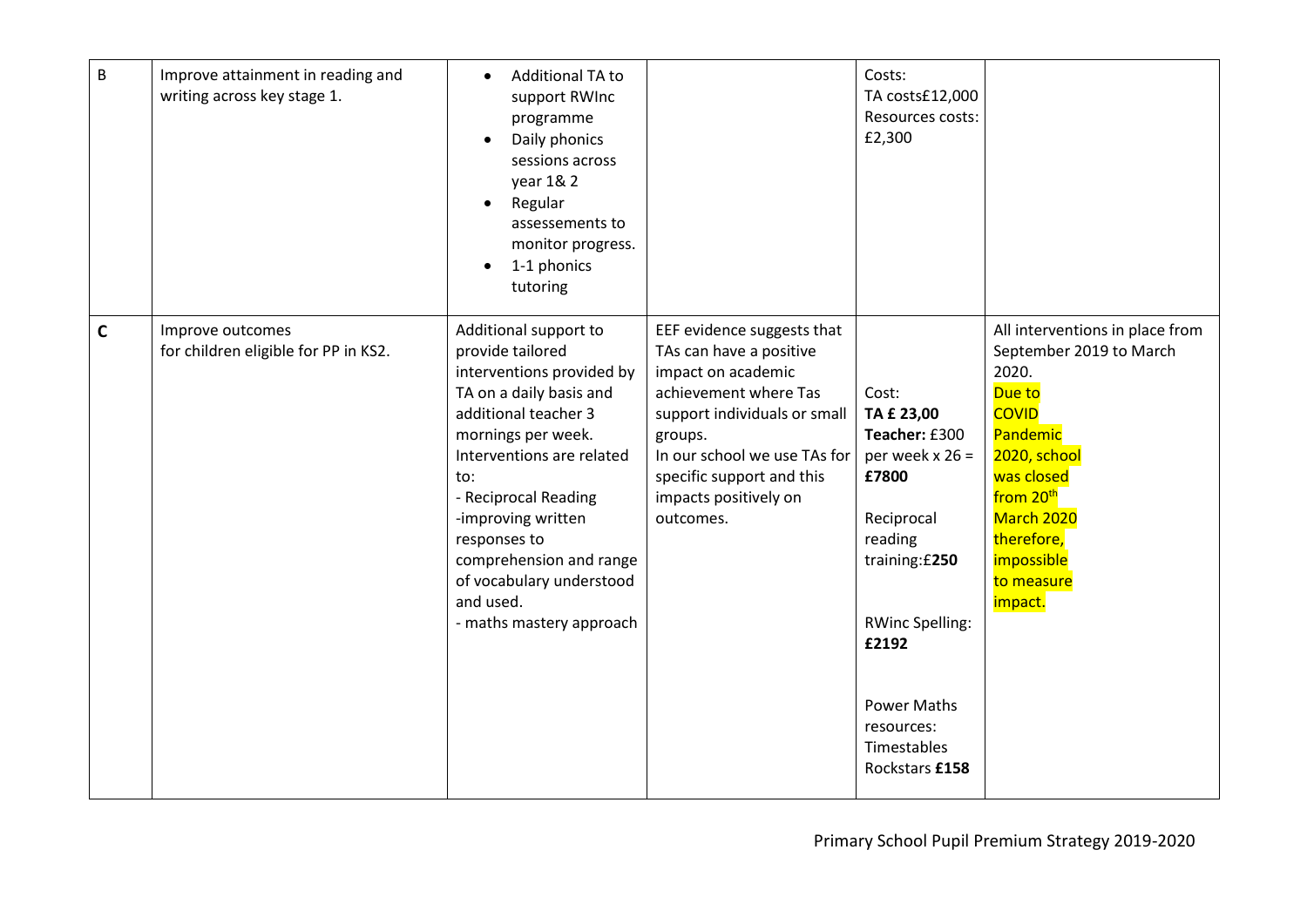| $\mathsf D$ | Improve attendance for PP<br>children                                 | Robust system for monitoring<br>attendance, incentives and<br>support for families.                                                                                                                                                                                                                                                                                                                                                                 | Annual<br>safeguarding<br>training<br>£290                                                                                      | PP attendance 3/9/19 -<br>13/3/20<br>97.08%<br>Impact of the norovirus<br>during the Autumn term.<br>Due to COVID Pandemic<br>2020, school was closed<br>from 20 <sup>th</sup> March 2020<br>therefore, impossible to<br>measure impact. |
|-------------|-----------------------------------------------------------------------|-----------------------------------------------------------------------------------------------------------------------------------------------------------------------------------------------------------------------------------------------------------------------------------------------------------------------------------------------------------------------------------------------------------------------------------------------------|---------------------------------------------------------------------------------------------------------------------------------|------------------------------------------------------------------------------------------------------------------------------------------------------------------------------------------------------------------------------------------|
| E           | Increased engagement with parents to<br>support homework and reading. | New reading materials<br>for all classes.<br>Book club (start with<br>$\bullet$<br>year 6 as trial)<br>Enrichment<br>$\bullet$<br>activities/opportunities<br>planned for in school<br>e.g. author visits<br>Theatre visits<br>Reading workshops in<br>$\bullet$<br>school for parents<br>Reading 'Café' -<br>$\bullet$<br>inviting parents into<br>school to read with<br>children.<br>DLRS boxes - fiction &<br>non-fiction and related<br>to LC. | Cost:<br>Reading books for<br>all classes:<br>£1,216<br><b>DLRS SLA:</b><br>£3,040<br><b>Purple Mash</b><br>subscription: £1200 | Due to COVID Pandemic<br>2020, school was closed<br>from 20 <sup>th</sup> March 2020<br>therefore, impossible to<br>measure impact.                                                                                                      |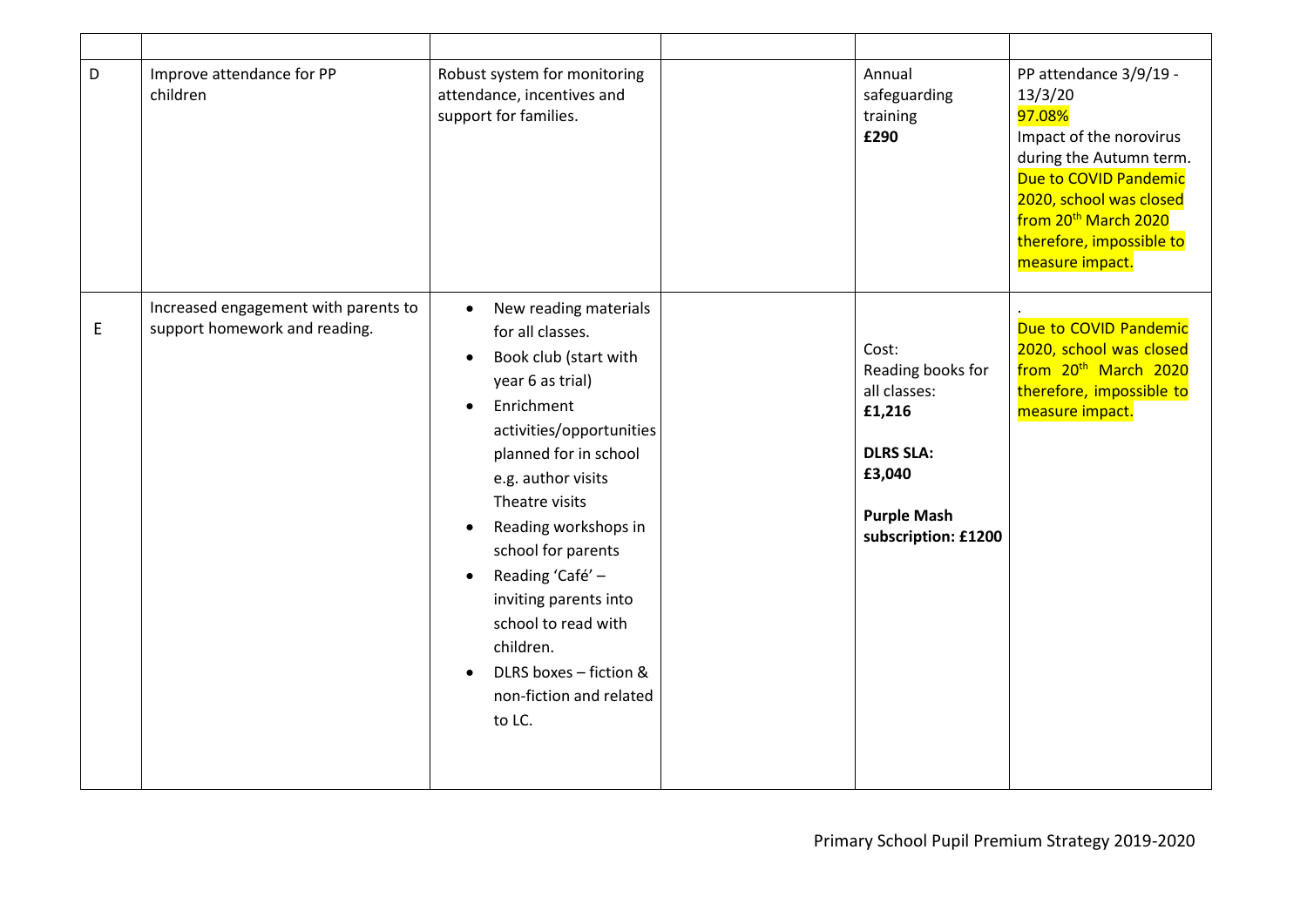| F. | Ensure funding is used to promote the<br>equality of opportunity and provide a<br>range of enrichment activities to all PP<br>children.              | All classes offered<br>curriculum enrichment<br>activities,: theatre<br>companies, class<br>workshops relating to LC<br>curriculum. | Termly allocation<br>for clubs:<br>£ 250                                 | Autumn:<br>Due to COVID Pandemic<br>2020, school was closed<br>from 20 <sup>th</sup> March 2020<br>therefore, impossible to<br>measure impact. |
|----|------------------------------------------------------------------------------------------------------------------------------------------------------|-------------------------------------------------------------------------------------------------------------------------------------|--------------------------------------------------------------------------|------------------------------------------------------------------------------------------------------------------------------------------------|
|    | Ensure PP children are offered financial<br>support for trips and visits, as well as after<br>school clubs and opportunities such as<br>competitions | Subsidise peripatetic<br>music tuition<br>Support for after school<br>clubs                                                         | Termly allocation<br>for<br>b.club subsidy:<br>£250<br>Termly allocation |                                                                                                                                                |
|    |                                                                                                                                                      | Support for year 6<br>residential visit:<br>B/Club subsidy:                                                                         | for trips<br>£250<br>Year 6 residential:<br>£250                         |                                                                                                                                                |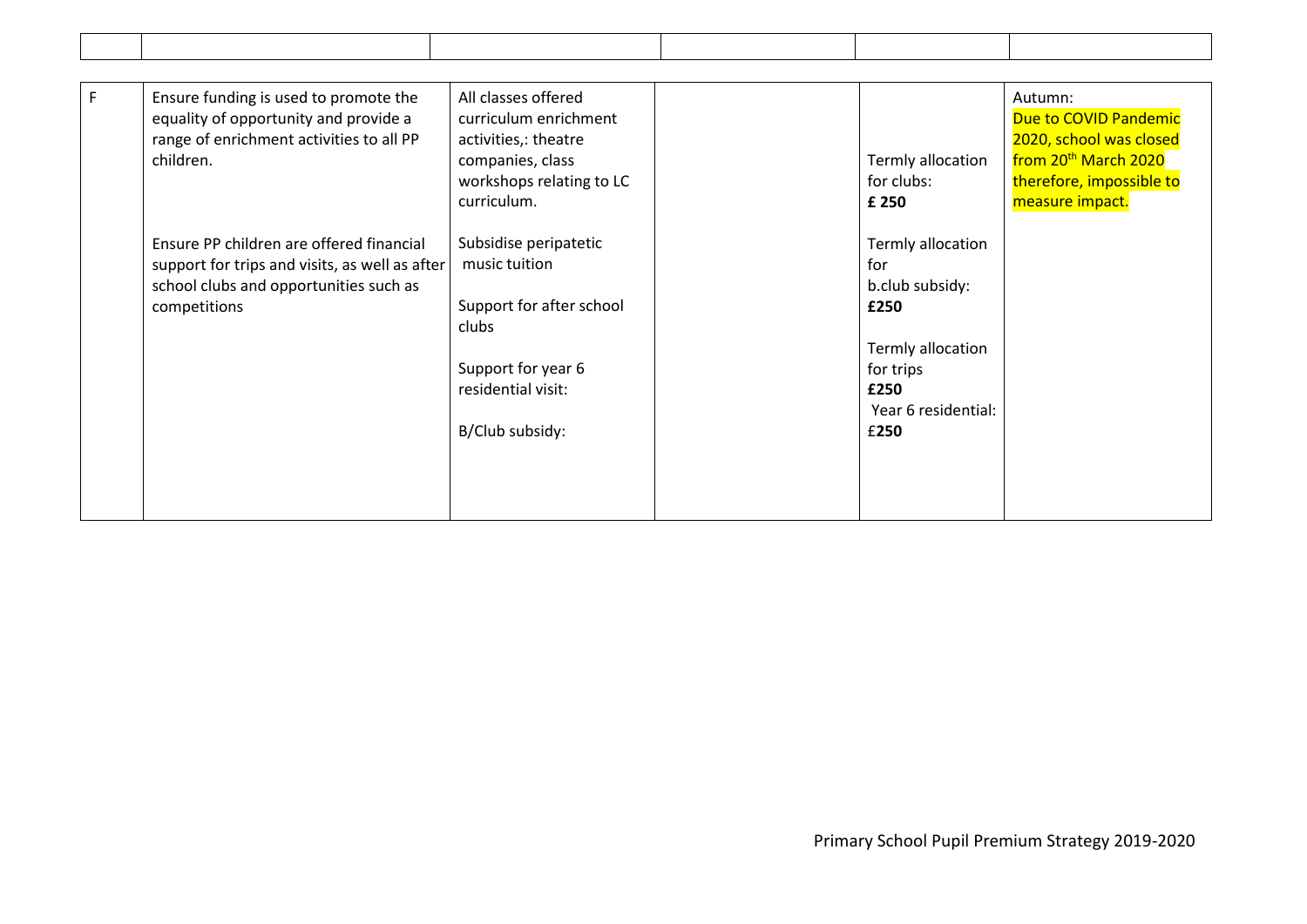| G | Improve emotional resilience for PP<br>children | Drawing & Talking<br>Lego Therapy | Cost:<br>£500 | Evidence stored in<br>individual logs to show<br>the positive impact on<br>emotional resilience for                                                        |
|---|-------------------------------------------------|-----------------------------------|---------------|------------------------------------------------------------------------------------------------------------------------------------------------------------|
|   |                                                 | <b>Student Support</b>            | £1700         | individuals.<br><b>Due to COVID Pandemic</b><br>2020, school was closed<br>from 20 <sup>th</sup> March 2020<br>therefore, impossible to<br>measure impact. |

| 8. Budget Summary |                                                                |         |
|-------------------|----------------------------------------------------------------|---------|
|                   | <b>Desired Outcome</b>                                         | Cost    |
| A                 | Improve outcomes for PP children in EYFS - reading and writing | £2,025  |
| B                 | Improve attainment in reading and writing across key stage 1.  | £14,300 |
|                   | Improve outcomes for children eligible for PP in Year 6        | £33,400 |